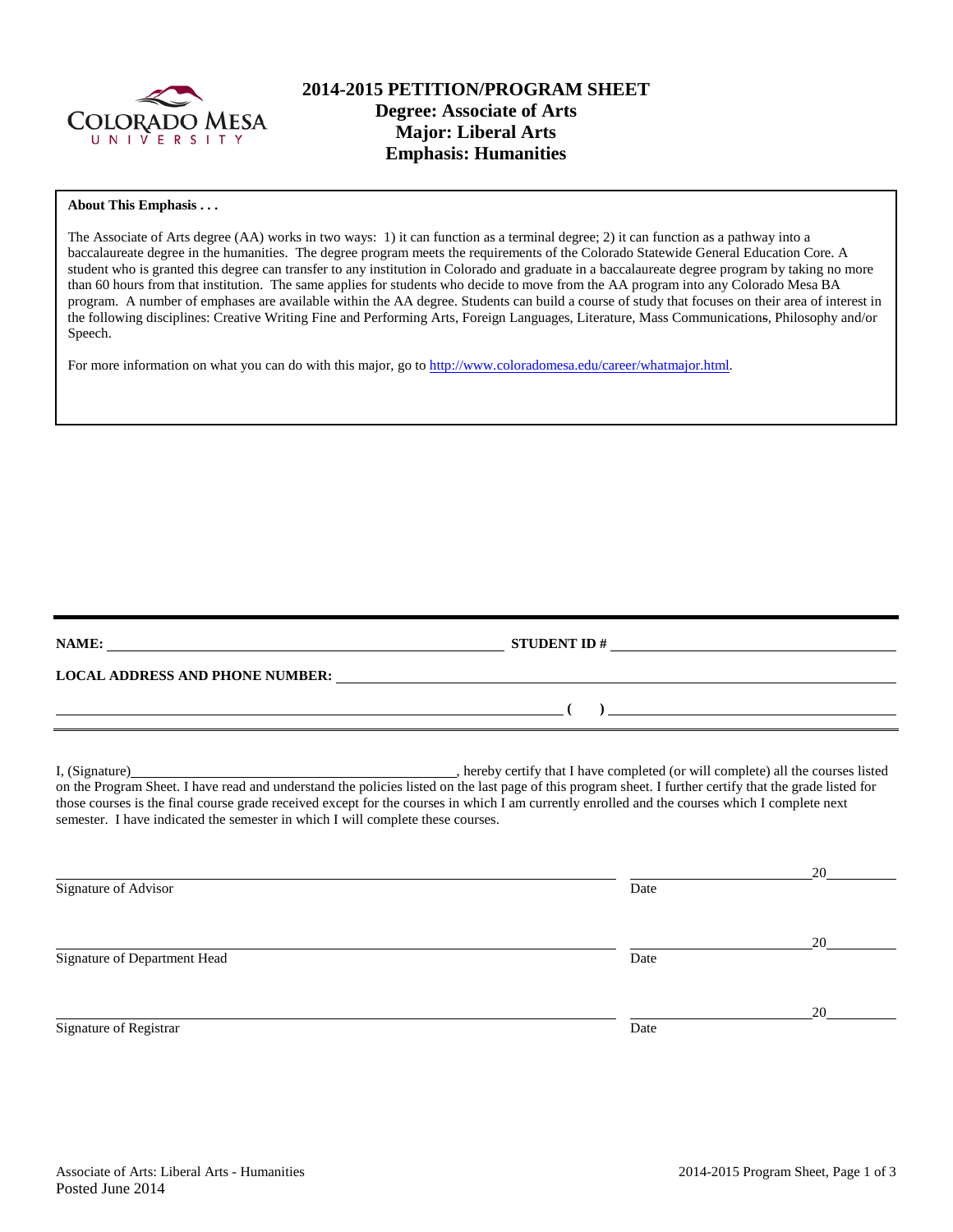#### **Students should work closely with a faculty advisor when selecting and scheduling courses prior to registration.**

 $\mathbf{I}$ 

Degree Requirements:

- 60 semester hours total ( A minimum of 16 taken at CMU in no fewer than two semesters)
- 2.00 cumulative GPA or higher in all CMU coursework and in coursework toward major content area.
- Pre-collegiate courses (usually numbered below 100) cannot be used for graduation.
- A grade of "C" or higher must be earned in all general education courses in order to be accepted for the transfer under the Core Transfer Agreements.
- A student must follow the CMU graduation requirements either from 1) the program sheet for the major in effect at the time the student officially declares a major; or 2) a program sheet for the major approved for a year subsequent to the year during which the student officially declares the major and is approved for the student by the department head. Because a program may have requirements specific to the degree, the student should check with the faculty advisor for additional criteria. It is the student's responsibility to be aware of, and follow, all requirements for the degree being pursued. Any exceptions or substitutions must be approved by the student's faculty advisor and Department Head.
- When filling out the program sheet a course can be used only once.
- See the "Undergraduate Graduation Requirements" in the catalog for additional graduation information.

**GENERAL EDUCATION REQUIREMENTS** (31 semester hours) See the current catalog for a list of courses that fulfill the requirements below. If a course is on the general education list of options and a requirement for your major, you must use it to fulfill the major requirement and make a different selection within the general education requirement.

| Course No Title                                                                                                                                                             |  | Sem.hrs Grade Term/Trns |
|-----------------------------------------------------------------------------------------------------------------------------------------------------------------------------|--|-------------------------|
| <b>English</b> (6 semester hours, must receive a grade of "C" or better and<br>must be completed by the time the student has 60 semester hours.)                            |  |                         |
| <b>ENGL 111 English Composition</b>                                                                                                                                         |  |                         |
| <b>ENGL 112 English Composition</b>                                                                                                                                         |  |                         |
| <b>Math:</b> MATH 110 or higher (3 semester hours, must receive a grade<br>of "C" or better, must be completed by the time the student has 60<br>semester hours.)<br>MATH 1 |  |                         |

\_\_\_\_\_\_ \_\_\_\_ \_\_\_\_\_\_\_\_\_\_\_\_\_\_\_\_\_\_\_\_\_\_\_\_ \_\_\_\_ \_\_\_\_\_ \_\_\_\_\_\_\_\_

\_\_\_\_\_\_ \_\_\_\_ \_\_\_\_\_\_\_\_\_\_\_\_\_\_\_\_\_\_\_\_\_\_\_\_ \_\_\_\_ \_\_\_\_\_ \_\_\_\_\_\_\_\_ \_\_\_\_\_\_ \_\_\_\_ \_\_\_\_\_\_\_\_\_\_\_\_\_\_\_\_\_\_\_\_\_\_\_\_ \_\_\_\_ \_\_\_\_\_ \_\_\_\_\_\_\_\_

**Humanities** (3 semester hours)

**Social and Behavioral Sciences** (6 semester hours)

| Course No Title                                                           | Sem.hrs Grade Term/Trns |
|---------------------------------------------------------------------------|-------------------------|
| <b>Natural Sciences</b> (7 semester hours, one course must include a lab) |                         |
|                                                                           |                         |
|                                                                           |                         |
| <b>History:</b> (3 semester hours)<br><b>HIST</b>                         |                         |
| <b>Fine Arts</b> (3 semester hours)                                       |                         |
| <b>OTHER LOWER DIVISION REQUIRMENTS (5 semester hours)</b>                |                         |
| <b>Kinesiology</b> (2 semester hours)                                     |                         |
| KINE 100 Health and Wellness                                              |                         |
| KINA 1                                                                    |                         |

**Applied Studies** (3 semester hours)

### **HUMANITIES EMPHASIS REQUIREMENTS**

(24 Semester Hours minimum)

**24 credit hours chosen from one or more of the following areas: Art, Dance, English, Graphic Art, Foreign Languages, Literature, Mass Communications, Music, Philosophy, Speech, Theater.** No double counting is allowed between general education and major requirements.

\_\_\_\_\_\_ \_\_\_\_ \_\_\_\_\_\_\_\_\_\_\_\_\_\_\_\_\_\_\_\_\_\_\_\_ \_\_\_\_ \_\_\_\_\_ \_\_\_\_\_\_\_\_

### **Electives (no electives are needed)**

| __________ |  | _____ | ______ | ________  |
|------------|--|-------|--------|-----------|
|            |  |       |        |           |
|            |  |       | ______ | _________ |
|            |  |       |        | _________ |